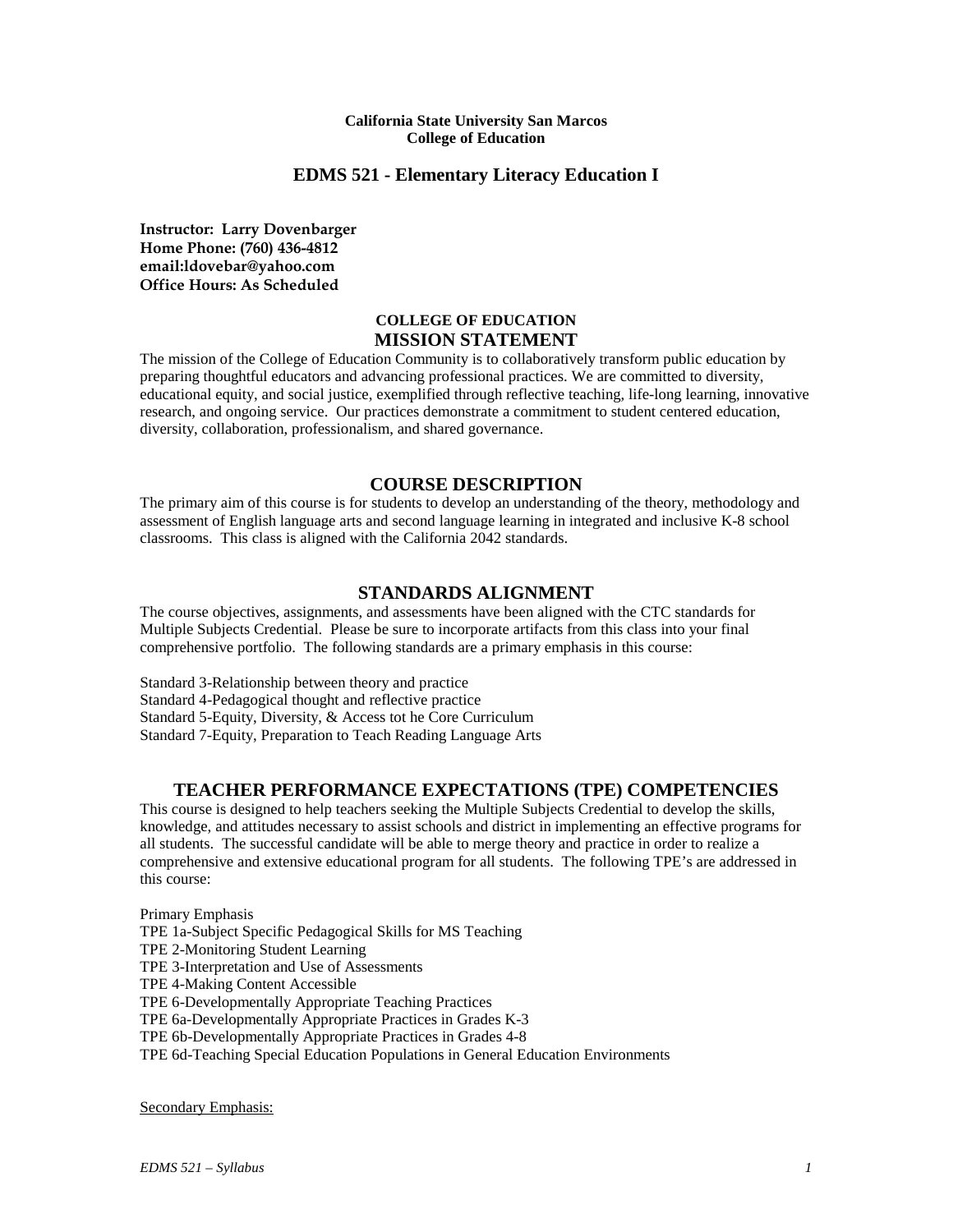TPE 5-Student Engagement TPE 7-Teaching English Learners TPE 8-Learning About Students TPE 9-Instructional Planning TPE 10-Instructional Time TPE 11-Social Environment TPE 13-Professional Growth TPE 14-Educational Technology TPE 15-Social Justice and Equity

# **OBJECTIVES**

# **KNOWLEDGE**

Students will:

- gain an understanding of how a first and second language is acquired.
- gain an understanding of the reading process and its relationship to thought, language and learning.
- gain an understanding of how people learn to read and write in their first and second language
- become familiar with current approaches to the teaching of reading and writing and the theoretical bases of such approaches.
- become familiar with current approaches to the teaching of reading and writing in culturally and linguistically diverse elementary school classrooms
- become familiar with classroom diagnostic techniques and evaluation procedures.
- become familiar with current approaches to the teaching of reading and writing to children with special learning needs

### **SKILLS**

Students will:

- become sensitive observers of children's language using behaviors.
- analyze children's reading and writing behavior as a basis for making instructional decisions
- translate the results of formal and informal assessment of children's reading and writing behaviors into instructional plans
- develop the ability to select appropriate materials and instructional strategies to meet the individual needs of students
- learn how to organize the classroom for teaching reading and writing to culturally and linguistically diverse populations.

## **ATTITUDES AND VALUES**

Teacher candidates will:

- develop an appreciation for the natural language abilities children possess for processing and producing print
- develop an appreciation for the need and value of integrating reading and writing into all areas of the curriculum
- affirm the importance of a rich environment for developing an effective language arts program.
- develop a sensitivity to and appreciation for culturally and linguistically diverse learners.
- develop a sensitivity to and appreciation for children with special learning needs
- develop an appreciation for the importance of reading and writing for their own personal and professional growth
- develop a respect for each student, his/her abilities and background and the student's right to instruction that meets his or her individual needs.

# **REQUIRED TEXTS:**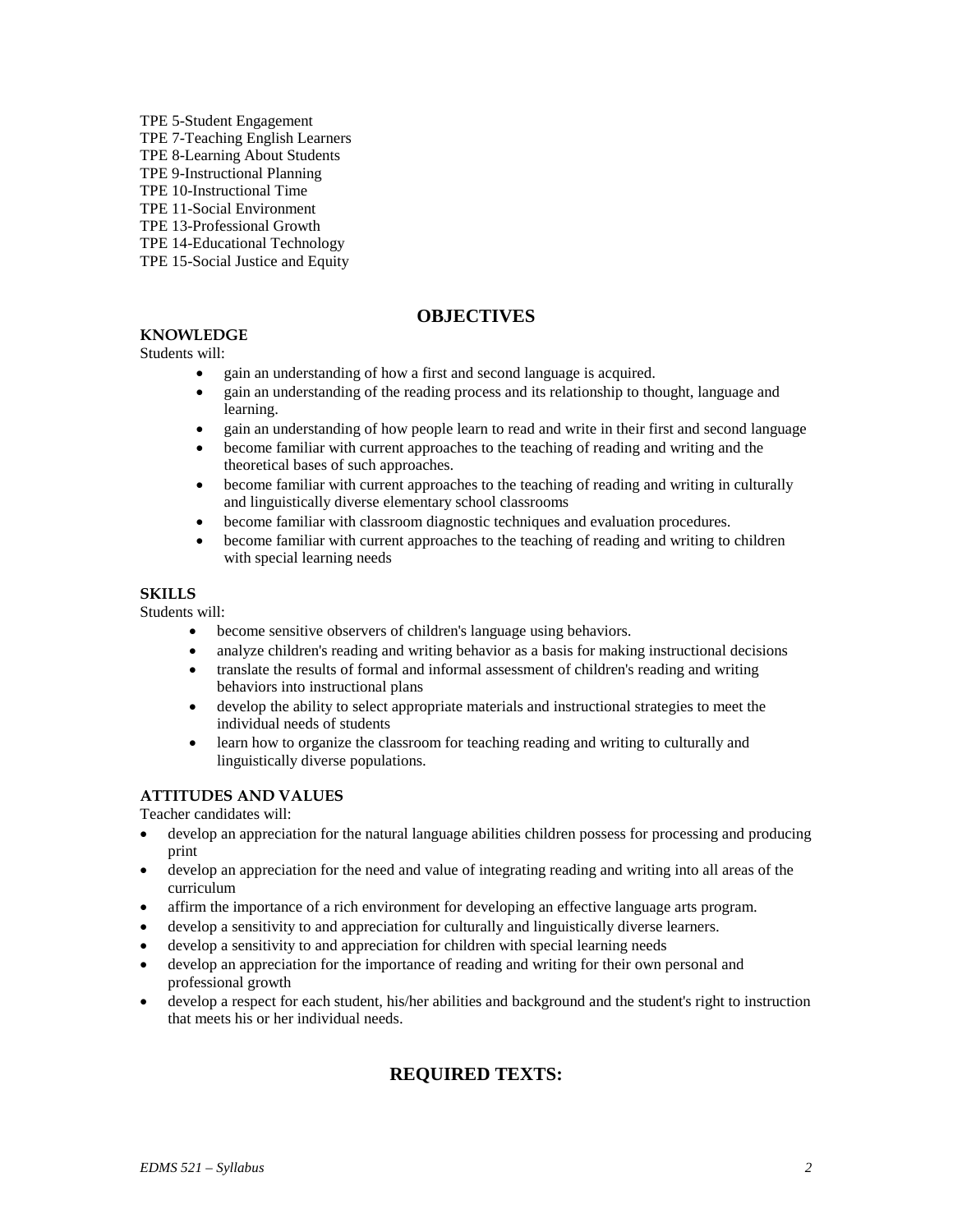Cunningham, P. M., & Allington, R. L. (1999). *Classrooms that work: They can all read and write* (2nd ed.). Longman.

Cunningham, P. (1995). *Phonics They Use*. Harper Collins.

Gibbons, P. (1993). *Learning to Learn in a Second Language*. Portsmouth, NH: Heinemann.

*Reading/language Arts Framework for CA Public Schools* CA Dept of Ed (You are able to access this online)

Tompkins, G.E. (2001). *Literacy for the 21st Century: A Balanced Approach, 2nd Edition.* Prentice Hall.

Zarrillo, J. J. (2002). Ready for RICA: A test preparation guide for California's Reading Instruction Competence Assessment. Merrill Prentice Hall.

We will choose ONE of the following for Literature Groups using a sign-up sheet.

| Avi          | Poppy                   |
|--------------|-------------------------|
| Babbit, N.   | <b>Tuck Everlasting</b> |
| Spinelli, J. | Loser                   |
| Sachar, L.   | Holes                   |
| Hesse, K.    | Out of the Dust         |

### **ASSIGNMENTS:**

#### **Language Arts Resource Notebook (Optional)**

Each of you will develop a Reading/Language Arts Resource Notebook that will be used to inform your teaching. The Resource Notebook has two main objectives. First, is to demonstrate your learning and understanding of the reading and language arts. Second is to start building a resource for your own learning. Be creative and thoughtful in the compilation of the notebook—it will be a demonstration that you are ready to teach the language arts to a diverse student population.

The Notebook will be organized around the 13 RICA Content Areas (see the RICA Registration Bulletin, p.39-45) and include additional sections on:

- A personal statement of your philosophy of the teaching reading and writing
- Observation notes and reflections
- Make sure to include a table of contents page.

Each section of the notebook should contain the following:

- A RICA analysis sheet including: (a) what this content area(s) is about (Put it in your own words  $-2$  to 4 sentences), (b) 1-2 ways of assessing this content area; and (c) 1 way of teaching it. Describe the teaching strategy and explain how it supports reading, writing and/or language arts development. I will review this information as we cover the content for this course.
- An observation form (except for section 1)
- A technology-rich assignment that enhances your teaching and student learning
- Lesson plans, articles, and any other resources collected within class or student teaching that would be helpful.

You can choose how to organize this information in your notebook. You may combine several of the content areas in ways that make sense for instruction. You may include course assignments (lesson plan, case study, mini book unit, classroom observations and interactive email journals), course handouts and materials from your classroom/school site, examples of lesson plans and student work, information from internet sources or professional journals. You may want to include strategies you will use to teach these content areas. You may even include pictures of students learning a specific strategy as well as your reflection on what was happening, why it worked or didn't work and why that was. You may include one (or more) successful activity that you used in the classroom (must be related to language arts instruction).

Begin early! Be creative and thoughtful! This resource notebook will contain samples of your learning and understanding, and examples of your work that demonstrate that you are ready to instruct children in reading, writing, listening and speaking. Feel free to use a variety of graphic and written presentations, as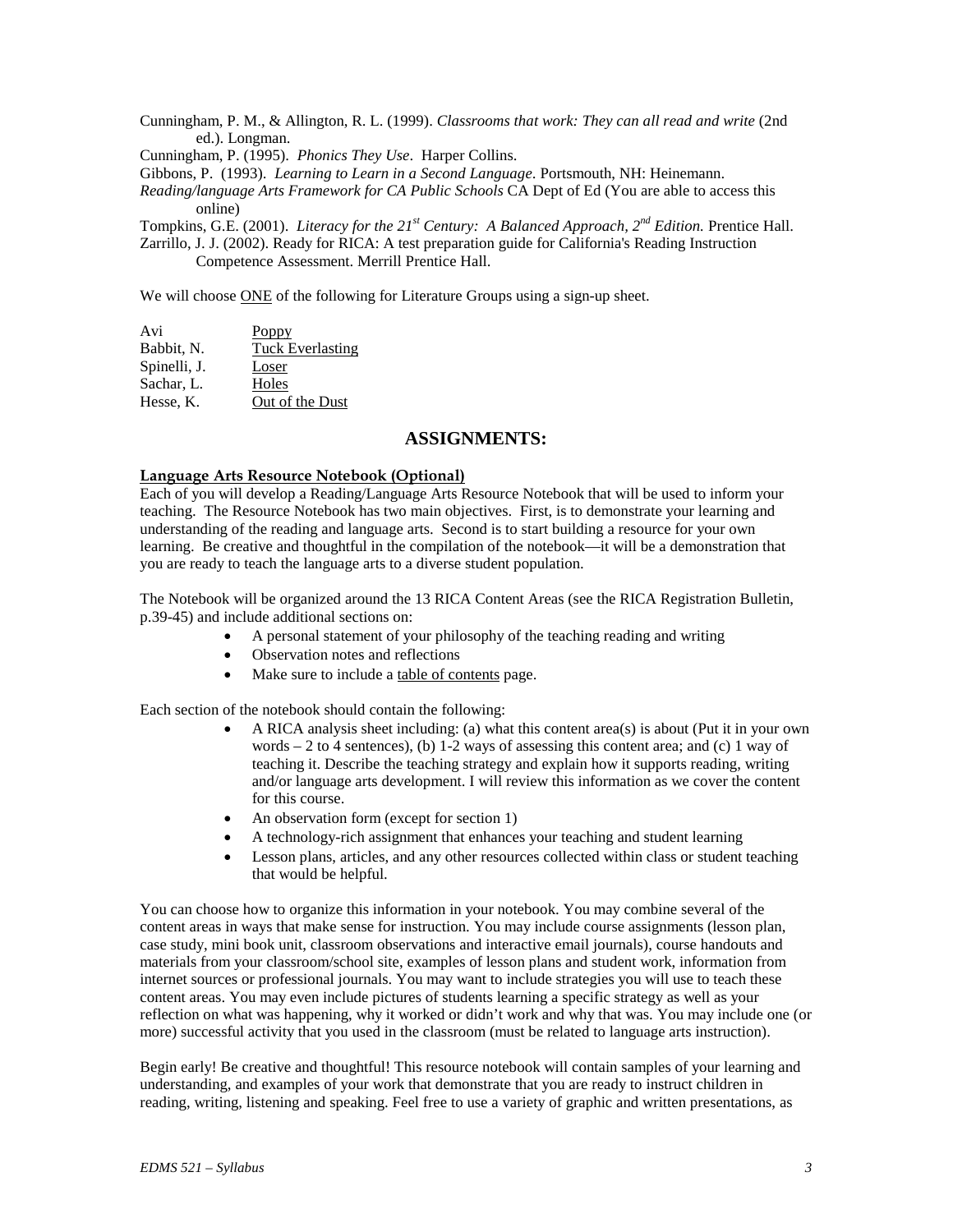best suits your learning style, in order to show your learning and understanding. Use a three-ring binder to organize your materials. Work with a friend so you can exchange ideas.

As you learn about assessment, phonemic awareness, the use of phonics, comprehension strategies and other components crucial to effective literacy instruction, compiling your resource notebook will help you prepare and review the content areas assessed by the RICA test. More importantly, it will serve as a resource for you in the future, and may be used for job interviews to illustrate your knowledge and experiences. I will explain and review information as we cover the content for this course.

Note: Besides the course readings, Dr. Alice Quiocho's web site can also serve as a resource. The address is: [http://www.csusm.edu/Quiocho.](http://www.csusm.edu/Quiocho) Click on "reading instruction portfolio." See the section on accommodations for ideas on ways to support second language learners. Note: See **[www.ed.gov/free/](http://www.ed.gov/free/)** for free Educational Materials.

#### **Reading Strategy Lesson Plan (Critical Assessment Task)**

You will write and present a reading strategy lesson plan for a small group activity that takes into account student needs. They can be mini-lessons, direct instruction, inquiry, or any format you choose. Make your lesson active, interesting, fun and meaningful. Because lesson planning may be unfamiliar to some of you, but is so important to teaching, you will learn how to write a language arts lesson plan in class. Choose a reading standard for your grade level to guide your objectives. Sample lessons include:

- Monitoring Reading
- Comprehension
- Content area reading
- Phonics
- Phonemic Awareness
- Organizing information while you read
- Relating what you are reading to what you already know
- Finding the main idea of a story
- Identifying patterns in a text
- Using graphic organizers for comprehension

*Keep in mind when writing your lesson*: What is the purpose of your lesson? How does it relate to real reading and/or writing? What are your learning goals? How are they aligned with the CA Reading/Language Arts standards (check the Reading/Language Arts framework for CA public schools)? How will you present the lesson (instructional strategies, resource materials, time frame)? How will you group students for the lesson? How will you assess your students? What accommodations will you provide for students who need additional help?

*Important*: Your lesson must address the needs of mainstream students, as well as make provisions for second language learners, students presenting difficulty, and accelerated students. How are you going to work with students who are having difficulty? How will you scaffold second language learners' learning during the lesson? How will your lesson provide enrichment for accelerated students? Will you meet with students individually or in a small group while other students work independently?

### **Comment Cards**

It is expected that everyone will do all the readings and will come to class prepared to discuss them. These cards are meant as a tool for you to share with the rest of the class your understanding of the readings or to pose questions on the readings that were confusing or you didn't understand. The comment cards (3" x 5" index cards) should have your name and the date of the class session the comments are intended. **Do not summarize**. Please give thoughtful reactions, responses, and reflections. If the readings are from more than one book, comment on more than one book. We will use these readings as the basis of our discussion at the beginning of some classes. You do not have to write comment cards for the children's literature. We will be responding to that literature differently.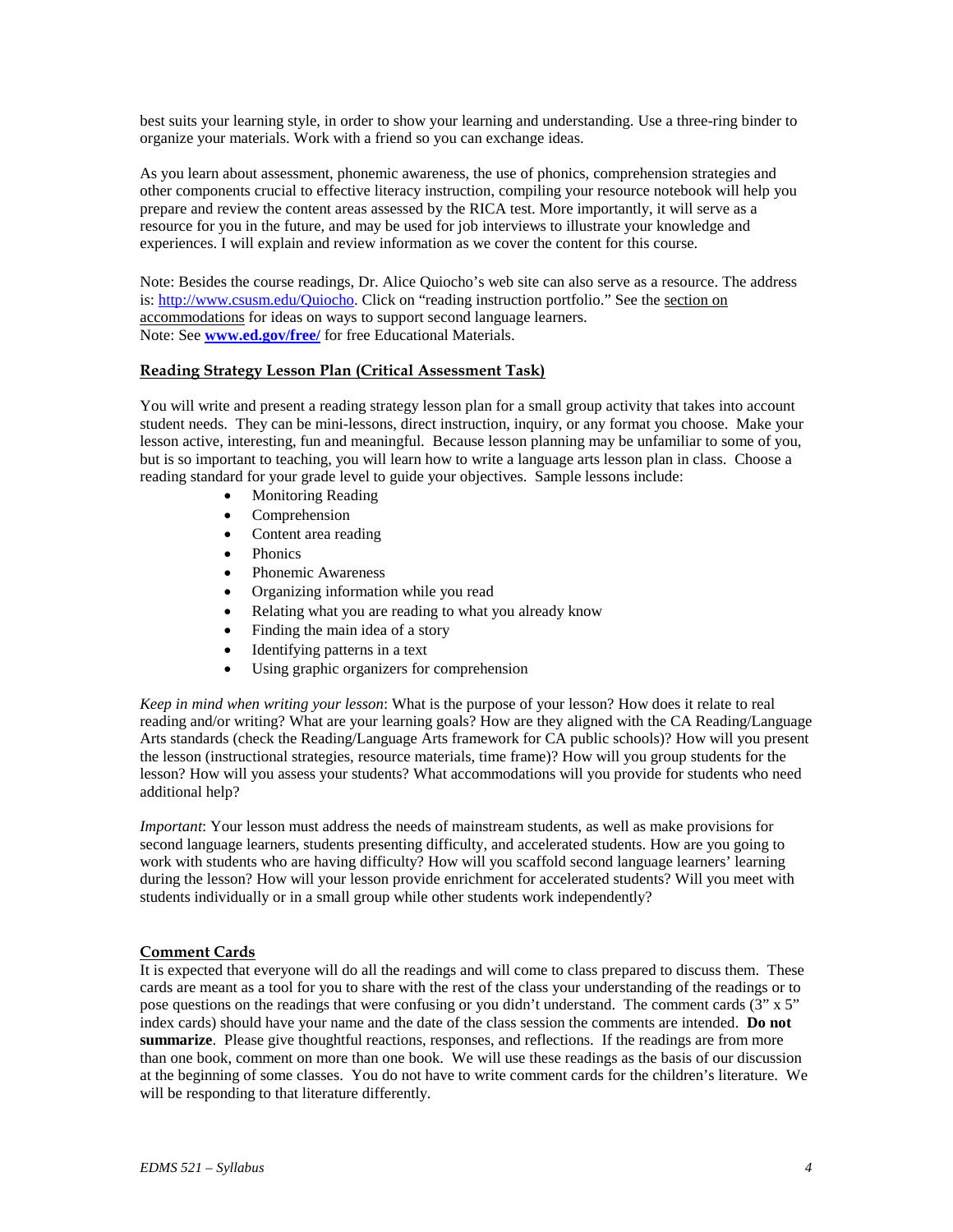#### **Field Observation**

As you begin observing in your classrooms, take the observation form and complete it as you observe various aspects of language arts. Observing what other teachers do to promote literacy development in their classroom is an important element of your professional growth. On this form you will note the kinds and types of activities teachers and students are engaged in. Be sure to write observations and not judgements. It is important you observe each of the elements on the list.

#### COE Attendance Policy

Due to the dynamic and interactive nature of courses in the College of Education, all students are expected to attend all classes and participate actively. At a minimum, students must attend more than 80% of class time, or s/he may not receive a passing grade for the course at the discretion of the instructor. Individual instructors may adopt more stringent attendance requirements. Should the student have extenuating circumstances, s/he should contact the instructor as soon as possible.

A good student is one who adheres to standards of dependability and promptness. If you miss more than two class sessions or are late (or leave early) for more than three sessions, you cannot receive an A. If you miss more than three class sessions you cannot receive a B. Late assignments will be penalized by a 5% deduction in points for each weekday late. After two weeks, late assignments will be given a zero. If you have extraordinary circumstances in your life that will impact your assignments, please let me know. I want you to be able to stay in school and succeed. If you have any questions or concerns, please feel free to come in and speak with me about them.

| <b>Date</b>            | <b>Topic</b>                                        | <b>Readings</b>             |
|------------------------|-----------------------------------------------------|-----------------------------|
| Week 1<br>September 5  | Developing Community                                | Thompkins-Chapter 1         |
| Week 2<br>September 12 | 1 <sup>st</sup> Language Acquisition                | Thompkins-Chapters $2 \& 4$ |
| Week 3<br>September 19 | Phonemic Awareness/<br>Systematic, Explicit Phonics | Thompkins-Chapters 5        |
| Week 4<br>September 26 | <b>Emergent Literacy</b><br>Early Reading           | Thompkins-Chapter 6         |
| Week 5<br>October 3    | Writing Development/<br>Concepts about print        | Thompkins-Chapter 3         |
| Week 6<br>October 10   | Writing/Spelling                                    |                             |
| Week 7<br>October 17   | Vocabulary and Word Work                            | Thompkins-Chapter 7         |